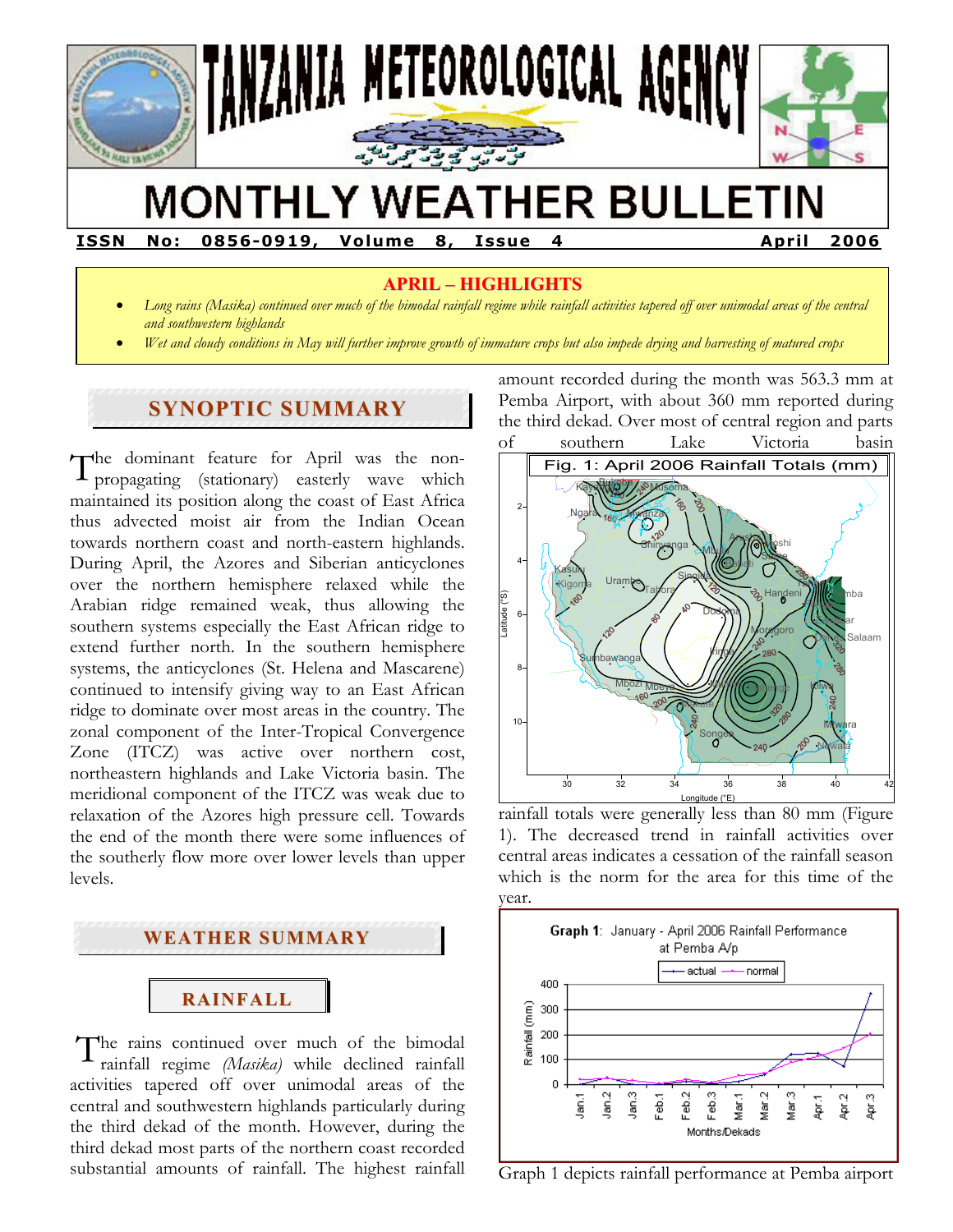from January to date. *Masika* rains over this area and parts of the northern coast started during second dekad of March with above normal levels for most of the period. The third dekad of April recorded the highest rainfall amount of about 160 mm above normal as shown by Graph 1.

#### **MEAN AIR TEMPERATURE**

Temperature conditions for the month of April were<br>Texpressed as mean air maximum and minimum expressed as mean air maximum and minimum temperatures as shown in Figs. 2A and 2B respectively. Observed mean maximum temperature ranged between about 25 ºC over southern Morogoro, Rukwa, Mbeya and southern Iringa regions and just above 31 ºC over Tanga region in the northern coast (Fig. 2A). The highest maximum temperature recorded during the period was 32.7 °C over Tanga region in the northern coast during second dekad of



the month. The mean minimum air temperatures ranged from just below 14 ºC to slightly above 24 ºC (Fig. 2B). The highlands in the southwestern part of the country (Rukwa and Mbeya and Iringa regions) experienced cooler conditions, with Mbeya town recording the lowest mean minimum temperature of about 12.8 °C; the town had the lowest minimum temperature value of about 10 °C during the second dekad of the month. Generally, temperature conditions for April changed significantly from that of March 2006 as the southwestern highlands experienced cooler conditions during nights and early morning hours of about 3 °C lower than experienced during March.



#### **SUNSHINE HOURS**

Figure 3, indicates the spread of mean sunshine<br>hours across the country during April. Durations hours across the country during April. Durations of mean bright sunshine hours ranged between about 5 and 8 hrs/day. A few pocket areas over Kagera, northern Morogoro and Arusha regions, and Pemba Island experienced shorter durations of about half daylight hours due to predominant cloudy activities in the areas.



The longest durations of about 8 hrs/day dominated mainly over Tabora, Dodoma, Tanga and Mtwara, areas enclosed by 8 ° C isotherm in Figure 3.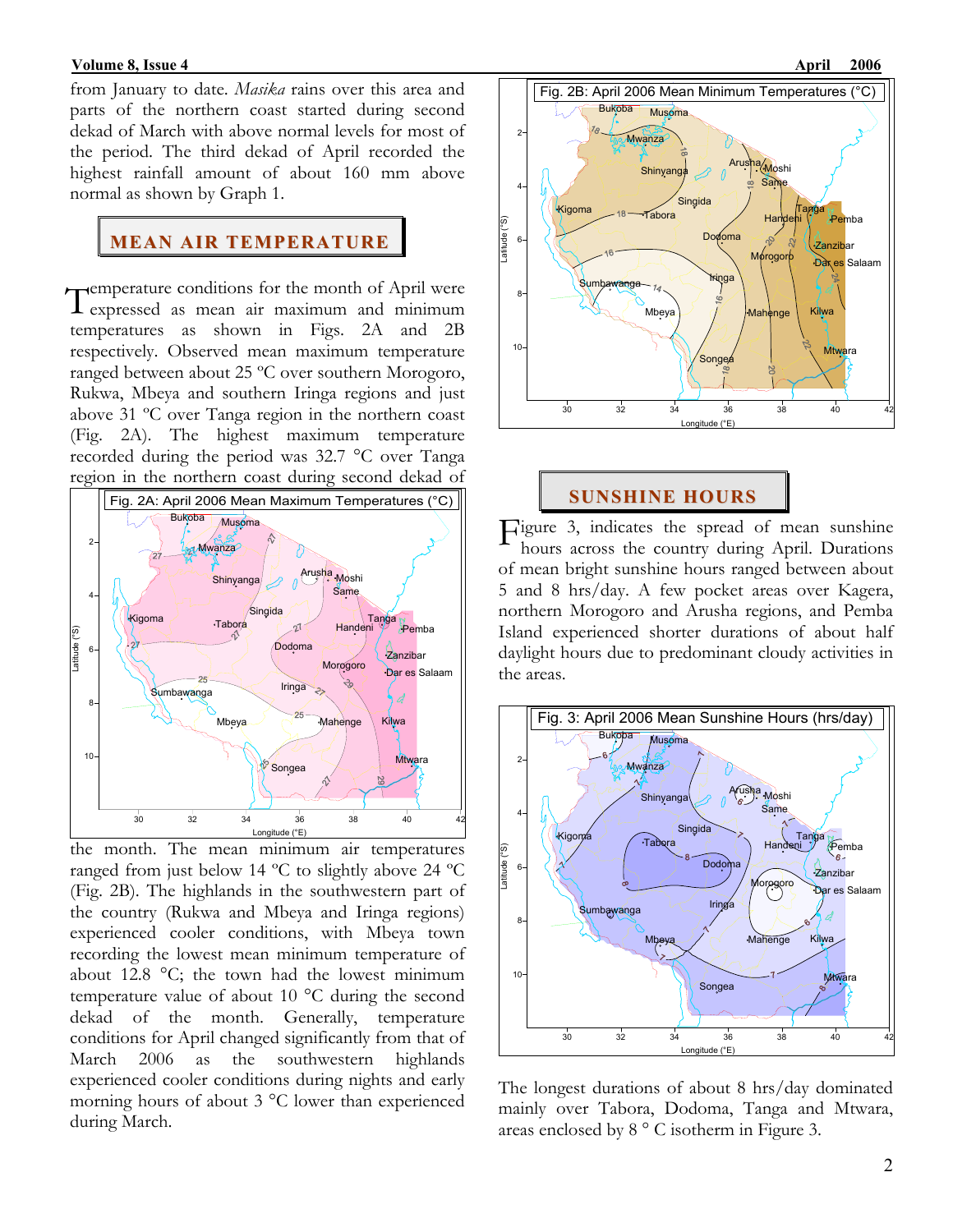#### **MEAN DAILY WIND SPEED**

ean wind speed across the country ranged from  $\rm M$ <sub>just</sub> below 3 km/hr to just above 8 km/hr as depicted in Figure 4. The core of maximum speed of about 8 km/hr was located over central areas (Dodoma region). Shinyanga, Rukwa and Ruvuma regions continued reporting lowest wind speeds of about 3 km/hr. The month indicated no significant changes in wind strength from that of the previous month, as such light winds which persisted during the period maintained conditions of decreased occurrence of dust devils, wind erosion and reduced evaporation rates.



## **SATELLITE INFORMATION**

igure 5 depicts vegetation greenness as indicated by Spot Satellite Normalized Difference Vegetation Index sensor being a difference image of April second dekad from that of March dekad two.  $F_{the}^{\circ}$ 

During April 2006, spread of vegetation cover when indicated as a difference between the states during mid April from that of mid March indicated a general decrease over the western sector of the country while areas over northern and eastern sectors experienced some increase. An increase in the greening cover was registered over areas that recorded increased soil moisture supply maintained from long rains that set in since mid-March after the failure of the 2005 short rains.



#### **AGROMETEOROLOGY**

oil moisture levels over parts of the unimodal Soil moisture levels over parts of the unimodal rainfall regime (southwestern highlands, southern, central and western) declined during the period following the decreased rainfall activities depicting a normal trend of cessation of the season at this time of year. The growing season over central areas (Dodoma and Singida regions) has performed poorly following a late onset of the season and inadequate soil moisture supply as well as uneven soil moisture distribution that resulted from poor rainfall distribution during the growing season, thus crop yield is anticipated to drop to below average. Wilted and stunted maize were reported over some parts of Kongwa districts (Mlali and Zasa), Mpwapwa west, Bahi and areas surrounding Dodoma Municipality where the crop was still at tasseling stage as soil moisture supply has started to decline, as the season ends, though over a few pocket areas, Iramba district in Singida region and Kondoa district in Dodoma region maize crop was fairly good at wax ripeness stage. However, millet and sorghum over central areas were near wax ripeness stage in moderate state. Over southwestern highlands and southern regions maize crop was in good state between tasseling to full ripeness. Second phase beans crop over the south western highlands (Mbeya, Iringa, and Rukwa regions) and southern (Ruvuma region) was reported at between flowering and ripeness, in good state. Most parts of the bimodal rainfall regime had soil moisture replenishment maintained throughout the period. Over Lake Victoria Basin,